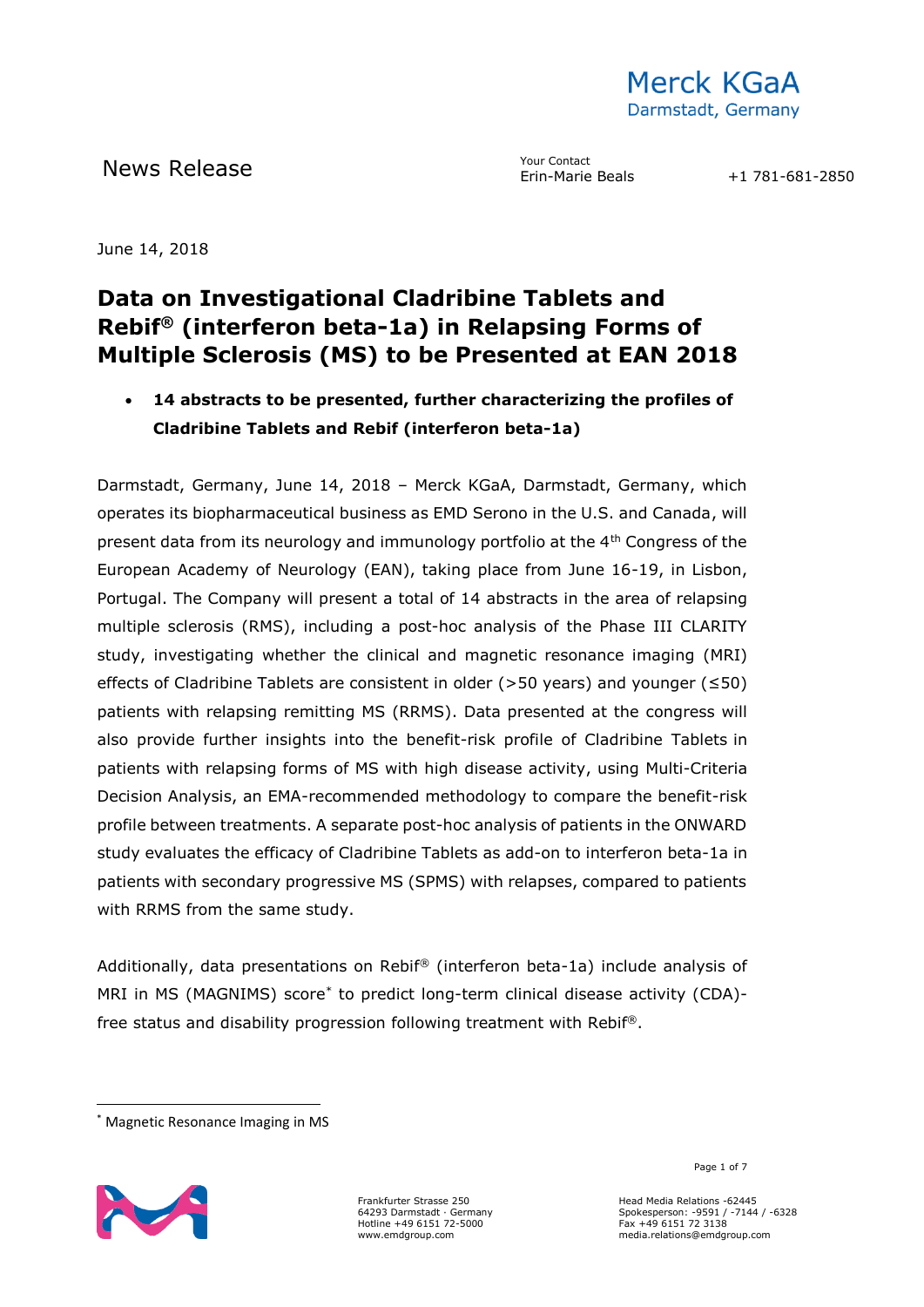┍

٦

In line with the Company's MS Inside Out campaign aiming to better understand patients with MS, results of the Merck KGaA, Darmstadt, Germany-sponsored 'MS in the 21st Century International Unmet Needs Survey' show that MS patients have substantially different perceptions of the current unmet needs in MS compared to healthcare professionals (HCPs). Identification and understanding of these differences could lead to an improved dialogue between HCPs and patients, which is integral to finding appropriate individualised treatment approaches for each patient.

Attendees can learn more about the Company's programs, pipeline and activities in neurology and immunology by visiting our medical booth medical booth A07.

| <b>Cladribine Tablets Presentations</b>                                                                                                                                                         |                                                                                        |                         |                                                      |  |
|-------------------------------------------------------------------------------------------------------------------------------------------------------------------------------------------------|----------------------------------------------------------------------------------------|-------------------------|------------------------------------------------------|--|
| <b>Title</b>                                                                                                                                                                                    | <b>Authors</b>                                                                         | <b>Abstra</b><br>ct No. | <b>Presentation</b><br><b>Date/Time/Session</b>      |  |
| Infections during<br>periods of grade 3 or 4<br>lymphopenia in patients<br>taking cladribine tablets<br>3.5 mg/kg: data from<br>an integrated safety<br>analysis                                | Cook S, Leist T, Comi<br>G, Montalban X,<br>Sylvester E, Hicking<br>C, Dangond F       | 748                     | ePoster<br>16-18 Jun 2018<br>Time: 12:30-14:15       |  |
| Effects of cladribine<br>tablets on CD4+ T cell<br>subsets in the ORACLE-<br>MS study: Results from<br>an analysis of<br>lymphocyte surface<br>markers                                          | Stuve O, Soelberg-<br>Sorensen P, Leist T,<br>Hyvert Y, Damian D,<br><b>Boschert U</b> | 762                     | ePoster<br>16-18 Jun 2018<br>Time: 12:30-14:15       |  |
| Innate Immune Cell<br>Counts in Patients with<br>Relapsing-Remitting<br>Multiple Sclerosis<br>(RRMS) Treated with<br>Cladribine Tablets 3.5<br>mg/kg in CLARITY and<br><b>CLARITY Extension</b> | Soelberg-Sorensen P,<br>Dangond F, Hicking<br>C, Giovannoni G                          | 749                     | ePresentation<br>16-18 Jun 2018<br>Time: 12:30-14:15 |  |

The following abstracts have been accepted for presentation at EAN Congress 2018: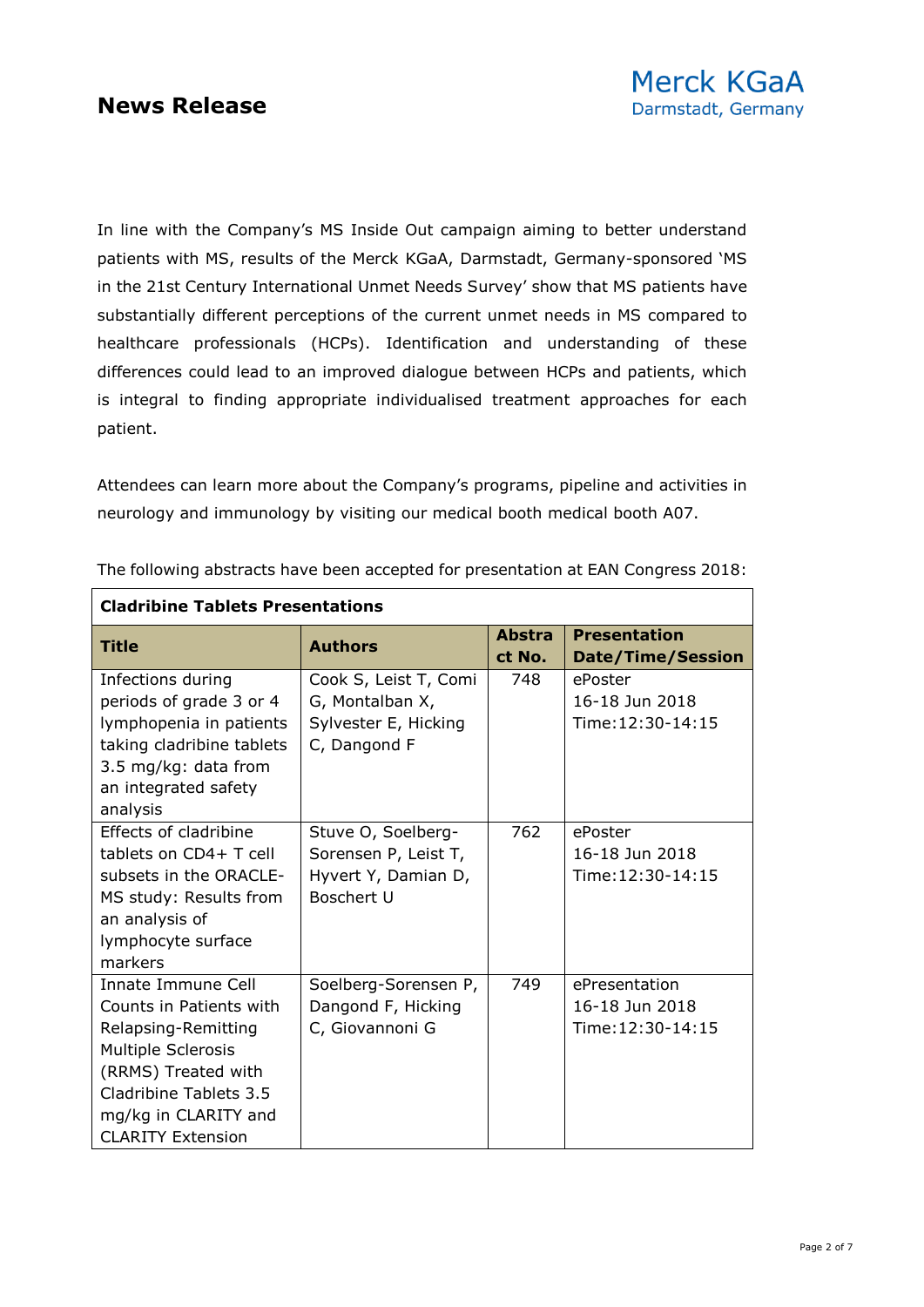| Cladribine tablets<br>produce selective and<br>discontinuous reduction<br>of B and T lymphocytes<br>and natural killer cells in<br>patients with early and<br>relapsing multiple<br>sclerosis (ORACLE-MS,<br><b>CLARITY and CLARITY</b><br>Extension) | Stuve O, Soelberg-<br>Sorensen P,<br>Giovannoni G, Leist<br>T, Hyvert Y, Damian<br>D, Boschert U | 746 | ePresentation<br>16-18 Jun 2018<br>Time: 12:30-14:15 |
|-------------------------------------------------------------------------------------------------------------------------------------------------------------------------------------------------------------------------------------------------------|--------------------------------------------------------------------------------------------------|-----|------------------------------------------------------|
| An analysis of<br>malignancy risk in the<br>clinical development<br>programme of cladribine<br>tablets in patients with<br>relapsing multiple<br>sclerosis (RMS)                                                                                      | Galazka A, Nolting A,<br>Cook S, Leist T, Comi<br>G, Montalban X,<br>Hicking C, Dangond F        | 757 | ePoster<br>16-18 Jun 2018<br>Time: 12:30-14:15       |
| Pregnancy outcomes<br>during the clinical<br>development<br>programme of cladribine<br>in multiple sclerosis<br>(MS): an integrated<br>analysis of safety for all<br>exposed patients                                                                 | Galazka A, Nolting A,<br>Cook S, Leist T, Comi<br>G, Montalban X,<br>Hicking C, Dangond F        | 765 | ePresentation<br>16-18 Jun 2018<br>Time: 12:30-14:15 |
| A benefit-risk<br>assessment of cladribine<br>tablets using Multi-<br>Criteria Decision<br>Analysis for patients<br>with relapsing multiple<br>sclerosis demonstrating<br>high disease activity                                                       | Vermersch P,<br>Martinelli V, Pfleger<br>C, Rieckmann P,<br>Galazka A, Dangond<br>F, Phillips L  | 759 | ePoster<br>16-18 Jun 2018<br>Time: 12:30-14:15       |
| Efficacy of cladribine<br>tablets 3.5 mg/kg<br>added to interferon-beta<br>in patients with<br>secondary progressive<br>multiple sclerosis<br>(SPMS) or relapsing-<br>remitting multiple<br>sclerosis (RRMS): a<br>post-hoc analysis from<br>ONWARD   | Montalban X, Cohen<br>B, Leist T, Moses H,<br>Hicking C, Dangond F                               | 766 | ePresentation<br>16-18 Jun 2018<br>Time: 12:30-14:15 |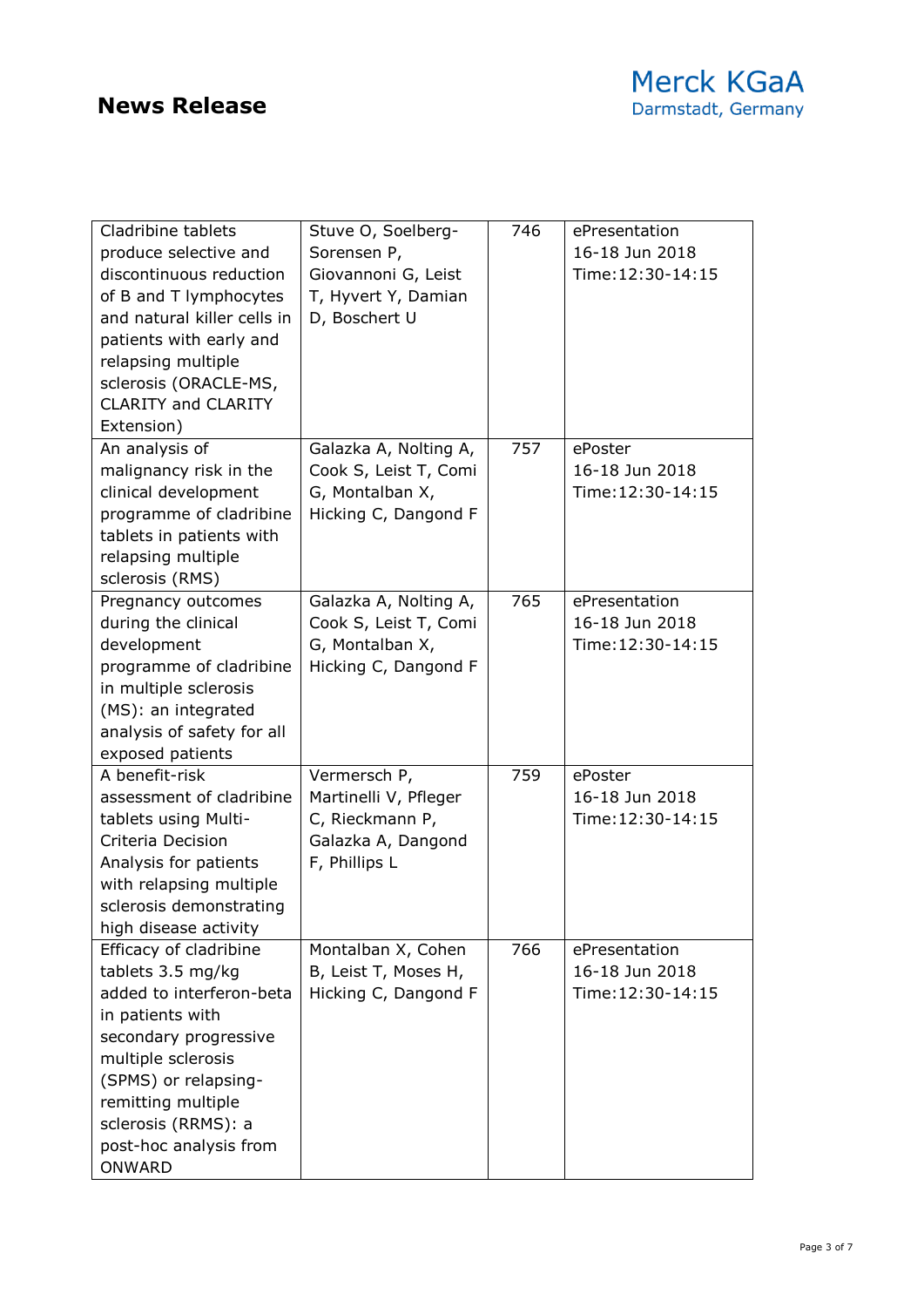| A pooled analysis of the<br>efficacy of cladribine           | Giovannoni G,<br>Montalban X, Hicking | 747  | ePresentation<br>16-18 Jun 2018 |
|--------------------------------------------------------------|---------------------------------------|------|---------------------------------|
| tablets 3.5 mg/kg in<br>patients with EDSS                   | C, Dangond F                          |      | Time: 12:30-14:15               |
| ≥3.5 or $≤3.0$ at                                            |                                       |      |                                 |
| baseline in the CLARITY                                      |                                       |      |                                 |
| and ONWARD studies                                           |                                       |      |                                 |
| Efficacy of cladribine                                       | Giovannoni G,                         | 1345 | ePresentation                   |
| tablets 3.5 mg/kg in                                         | Montalban X, Damian                   |      | 16-18 Jun 2018                  |
| patients with highly                                         | D, Dangond F                          |      | Time: 12:30-14:15               |
| active relapsing multiple                                    |                                       |      |                                 |
| sclerosis (RMS): Pooled<br>analysis of the double-           |                                       |      |                                 |
| blind cohort from                                            |                                       |      |                                 |
| <b>CLARITY and ONWARD</b>                                    |                                       |      |                                 |
| Efficacy of cladribine                                       | Giovannoni G,                         | 1341 | ePresentation                   |
| tablets 3.5 mg/kg in                                         | Rammohan K, Cook                      |      | 16-18 Jun 2018                  |
| patients $\leq$ 50 and $>$ 50                                | S, Comi G,                            |      | Time: 12:30-14:15               |
| years of age with                                            | Rieckmann P,                          |      |                                 |
| relapsing-remitting                                          | Soelberg-Sørensen P,                  |      |                                 |
| multiple sclerosis                                           | Vermersch P,                          |      |                                 |
| (RRMS): a post hoc                                           | Dangond F, Damian                     |      |                                 |
| analysis from CLARITY                                        | D                                     |      |                                 |
| Rebif® (interferon beta-1a) Presentations                    |                                       |      |                                 |
| Disease activity as                                          | Sormani MP,                           | 743  | ePresentation                   |
| assessed by the                                              | Freedman MS,                          |      | 16-18 Jun 2018                  |
| MAGNIMS score predicts                                       | Aldridge J, Marhardt                  |      | Time: 12:30-14:15               |
| long-term clinical                                           | K, De Stefano N                       |      |                                 |
| disease activity free                                        |                                       |      |                                 |
|                                                              |                                       |      |                                 |
| status and disability                                        |                                       |      |                                 |
| progression in patients                                      |                                       |      |                                 |
| treated with                                                 |                                       |      |                                 |
| subcutaneous interferon<br>beta-1a                           |                                       |      |                                 |
| Evolution of new lesions                                     | Vrenken H, de Vos                     | 444  | ePresentation                   |
| and its temporal                                             | ML, Battaglini M,                     |      | 16-18 Jun 2018                  |
| patterns in patients with                                    | Nagtegaal GJ, de                      |      | Time: 12:30-14:15               |
| clinically isolated                                          | Almeida Teixeira BC,                  |      |                                 |
| syndrome treated with                                        | Marhardt K, De                        |      |                                 |
| subcutaneous interferon                                      | Stefano N, Barkhof F                  |      |                                 |
| beta-1a<br><b>Additional Company-sponsored Presentations</b> |                                       |      |                                 |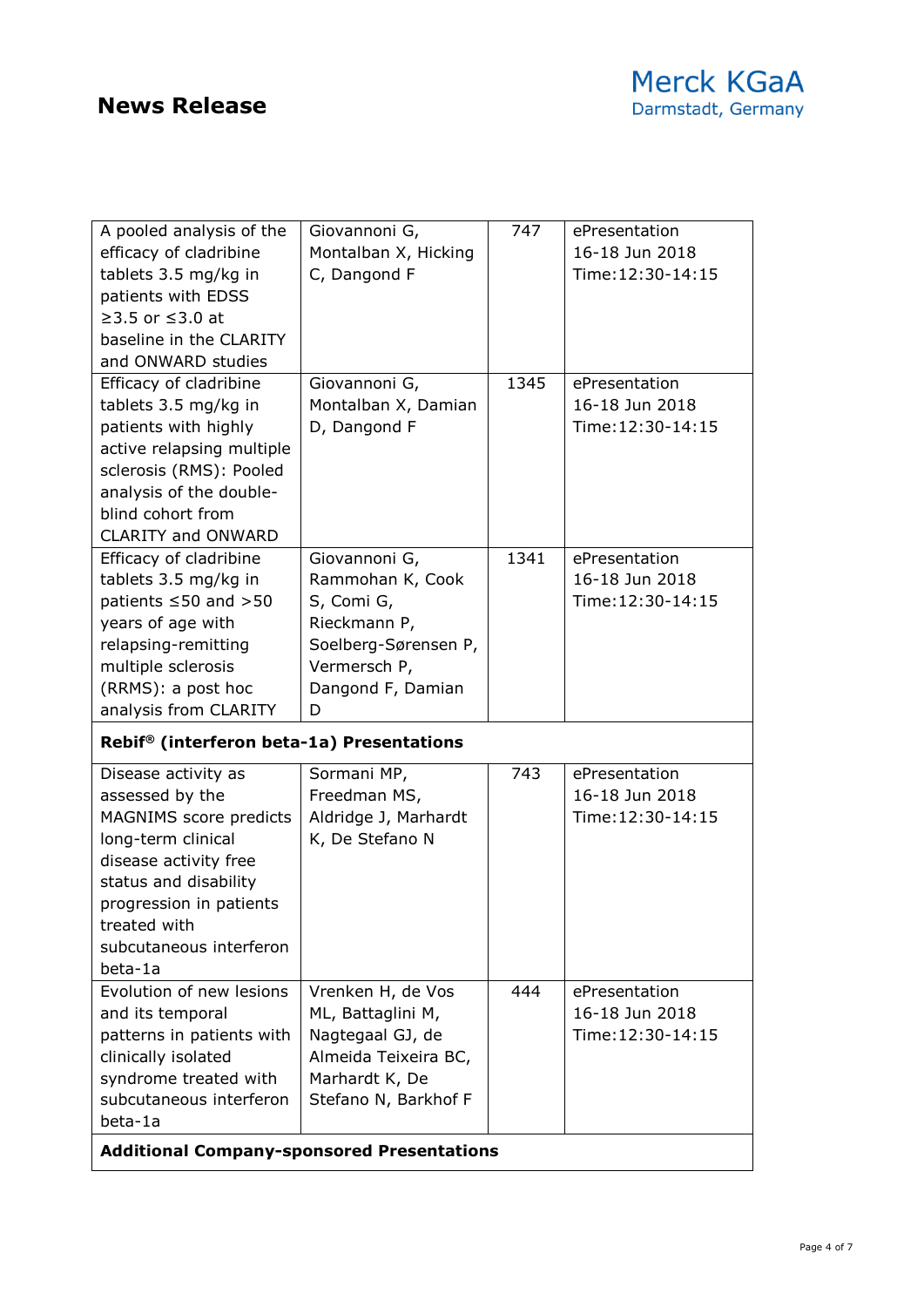| Patient involvement in  | Rieckmann P,            | 1340 | Poster on Display |
|-------------------------|-------------------------|------|-------------------|
|                         |                         |      |                   |
| treatment decision-     | Langdon D on behalf     |      |                   |
| making: a sub-analysis  | of MS in the 21st       |      |                   |
| of the 'MS in the 21st  | <b>Century Steering</b> |      |                   |
| Century international   | Group, and Contango     |      |                   |
| unmet needs survey'     | <b>FV</b>               |      |                   |
| comparing patient and   |                         |      |                   |
| healthcare professional |                         |      |                   |
| perspectives            |                         |      |                   |

### **About Cladribine Tablets**

Cladribine Tablets is an investigational short-course oral therapy that is thought to selectively target lymphocytes which may be integral to the pathological process of relapsing MS (RMS). Cladribine Tablets is currently under clinical investigation and not approved for the treatment for any use in the United States. MAVENCLAD® has received marketing authorization in 35 countries including European Union member countries, Canada, Australia, Argentina, Israel, and the United Arab Emirates. MAVENCLAD® is now available in Germany, UK, Canada, Netherlands, Norway, Denmark, Sweden, Israel, and other markets. In December 2017, Health Canada approved MAVENCLAD® for the treatment of relapsing forms of MS.

The clinical development program for Cladribine Tablets includes:

- The CLARITY (Cladribine Tablets Treating MS Orally) study: a two-year Phase III placebocontrolled study designed to evaluate the efficacy and safety of Cladribine Tablets as a monotherapy in patients with RRMS.
- The CLARITY extension study: a two-year Phase III placebo-controlled study following on from the CLARITY study, designed to evaluate the safety and efficacy of Cladribine Tablets over an extended administration for four years.
- The ORACLE MS (Oral Cladribine in Early MS) study: a two-year Phase III placebo-controlled study designed to evaluate the efficacy and safety of Cladribine Tablets as a monotherapy in patients at risk of developing MS (patients who have experienced a first clinical event suggestive of MS).
- The ONWARD (Oral Cladribine Added ON To Interferon beta-1a in Patients With Active Relapsing Disease) study: a Phase II placebo-controlled study designed primarily to evaluate the safety and tolerability of adding Cladribine Tablets treatment to patients with relapsing forms of MS, who have experienced breakthrough disease while on established interferon-beta therapy.
- PREMIERE (Prospective Observational Long-term Safety Registry of Multiple Sclerosis Patients Who Have Participated in Cladribine Clinical Studies) study: interim long-term follow-up data from the prospective registry, PREMIERE, to evaluate the safety and efficacy of Cladribine Tablets.

The clinical development program of Cladribine Tablets in MS comprises more than 10,000 patient years of data with over 2,700 patients included in the clinical trial program, and up to 10 years of follow-up in some patients.

In the two-year CLARITY study, the most commonly reported adverse event (AE) in patients treated with Cladribine Tablets was lymphopenia. The incidence of infections was 48.3% with Cladribine Tablets and 42.5% with placebo, with 99.1% and 99.0% respectively rated mild-to-moderate by investigators.

### **About Rebif® (interferon beta-1a)**

Rebif (interferon beta-1a) is used to treat relapsing forms of MS to decrease the frequency of relapses and delay the occurrence of some of the physical disability that is common in people with MS. The efficacy and safety of Rebif in controlled clinical trials beyond 2-years has not been established.

### **Important Safety Information:**

Rebif is contraindicated in patients with a history of hypersensitivity to natural or recombinant interferon beta, human albumin, or any other component of the formulation.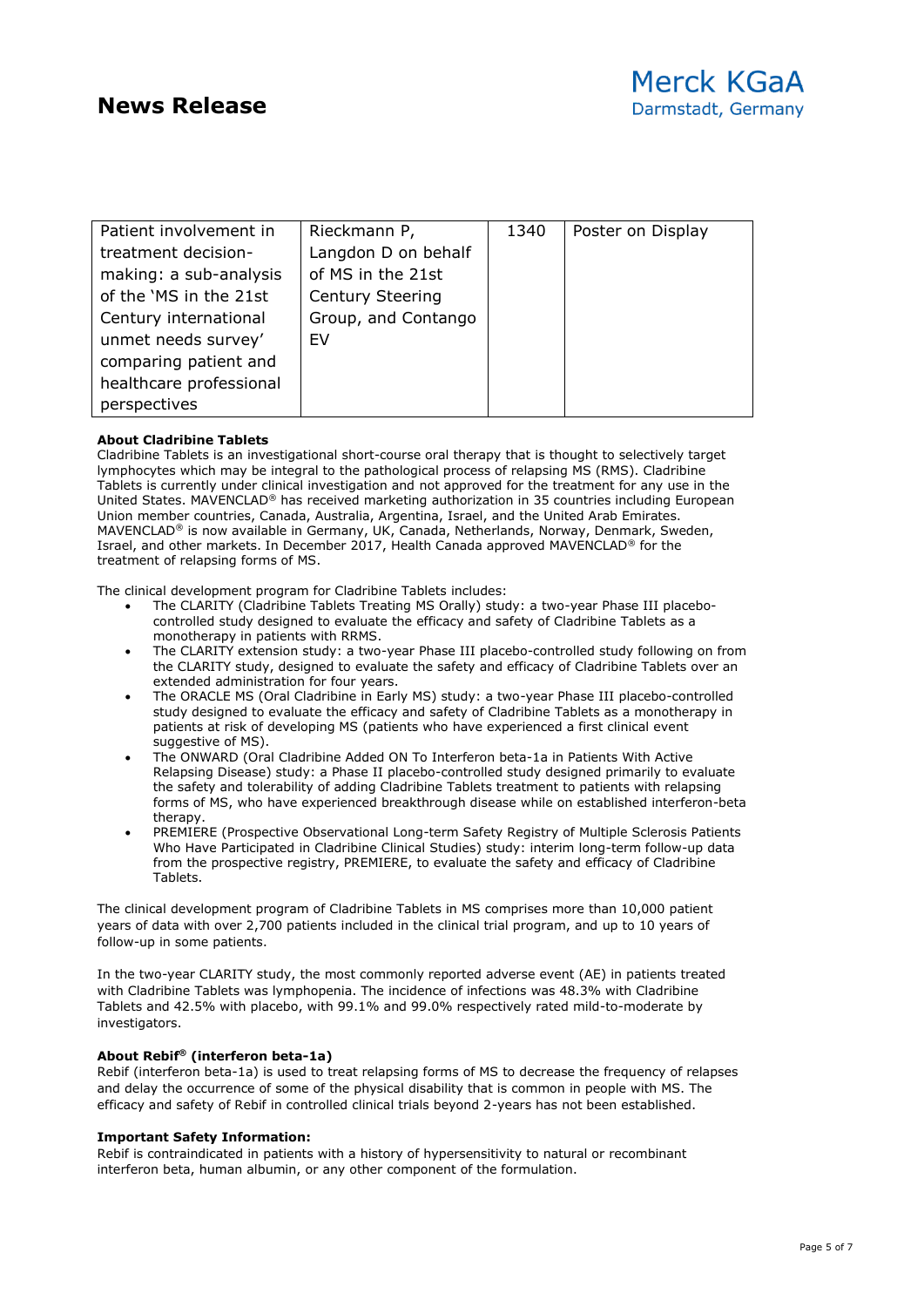Rebif should be used with caution in patients with depression, a condition that is common in people with multiple sclerosis. Depression, suicidal ideation, and suicide attempts have been reported to occur with increased frequency in patients receiving interferon compounds, including Rebif.

Severe liver injury, including some cases of hepatic failure requiring liver transplantation, has been reported rarely in patients taking Rebif. The potential for liver injury should be considered when used in combination with other products associated with liver injury. Monitor liver function tests and patients for signs and symptoms of hepatic injury. Consider discontinuing Rebif if hepatic injury occurs.

Anaphylaxis and other allergic reactions (some severe) have been reported as a rare complication of Rebif. Discontinue Rebif if anaphylaxis occurs.

In controlled clinical trials, injection site reactions occurred more frequently in Rebif-treated patients than in placebo-treated and Avonex-treated patients. Injection site reactions including injection site pain, erythema, edema, cellulitis, abscess, and necrosis have been reported in the postmarketing setting. Do not administer Rebif into affected area until fully healed; if multiple lesions occur, discontinue Rebif until skin lesions are healed.

Decreased peripheral blood counts in all cell lines, including pancytopenia, have been reported in Rebiftreated patients. In controlled clinical trials, leukopenia occurred at a higher frequency in Rebif-treated patients than in placebo and Avonex-treated patients. Thrombocytopenia and anemia occurred more frequently in 44 mcg Rebif-treated patients than in placebo-treated patients. Patients should be monitored for symptoms or signs of decreased blood counts. Monitoring of complete blood and differential white blood cell counts is also recommended.

Cases of thrombotic microangiopathy (TMA), some fatal, have been reported with interferon beta products, including Rebif, up to several weeks or years after starting therapy. Discontinue Rebif if clinical symptoms and laboratory findings consistent with TMA occur, and manage as clinically indicated.

Caution should be exercised when administering Rebif to patients with pre-existing seizure disorders. Seizures have been temporally associated with the use of beta interferons, including Rebif, in clinical trials and in postmarketing reports.

The most common side effects with Rebif are injection-site disorders, headaches, influenza-like symptoms, abdominal pain, depression, elevated liver enzymes, and hematologic abnormalities.

There are no adequate and well-controlled studies in pregnant women. Rebif should be used during pregnancy only if the potential benefit justifies the potential risk to the fetus.

#### Rebif full prescribing information is available

at [http://www.emdserono.com/ms.country.us/en/images/Rebif\\_PI\\_tcm115\\_140051.pdf?Version=](http://www.emdserono.com/ms.country.us/en/images/Rebif_PI_tcm115_140051.pdf?Version=)

#### **About Multiple Sclerosis**

Multiple sclerosis (MS) is a chronic, inflammatory condition of the central nervous system and is the most common, non-traumatic, disabling neurological disease in young adults. It is estimated that approximately 2.3 million people have MS worldwide. While symptoms can vary, the most common symptoms of MS include blurred vision, numbness or tingling in the limbs and problems with strength and coordination. The relapsing forms of MS are the most common.

All Merck KGaA, Darmstadt, Germany, press releases are distributed by e-mail at the same time they become available on the EMD Group Website. In case you are a resident of the USA or Canada please go to www.emdgroup.com/subscribe to register again for your online subscription of this service as our newly introduced geo-targeting requires new links in the email. You may later change your selection or discontinue this service.

### **About Merck KGaA, Darmstadt, Germany**

Merck KGaA, Darmstadt, Germany, is a leading science and technology company in healthcare, life science and performance materials. Around 53,000 employees work to further develop technologies that improve and enhance life – from biopharmaceutical therapies to treat cancer or multiple sclerosis, cutting-edge systems for scientific research and production, to liquid crystals for smartphones and LCD